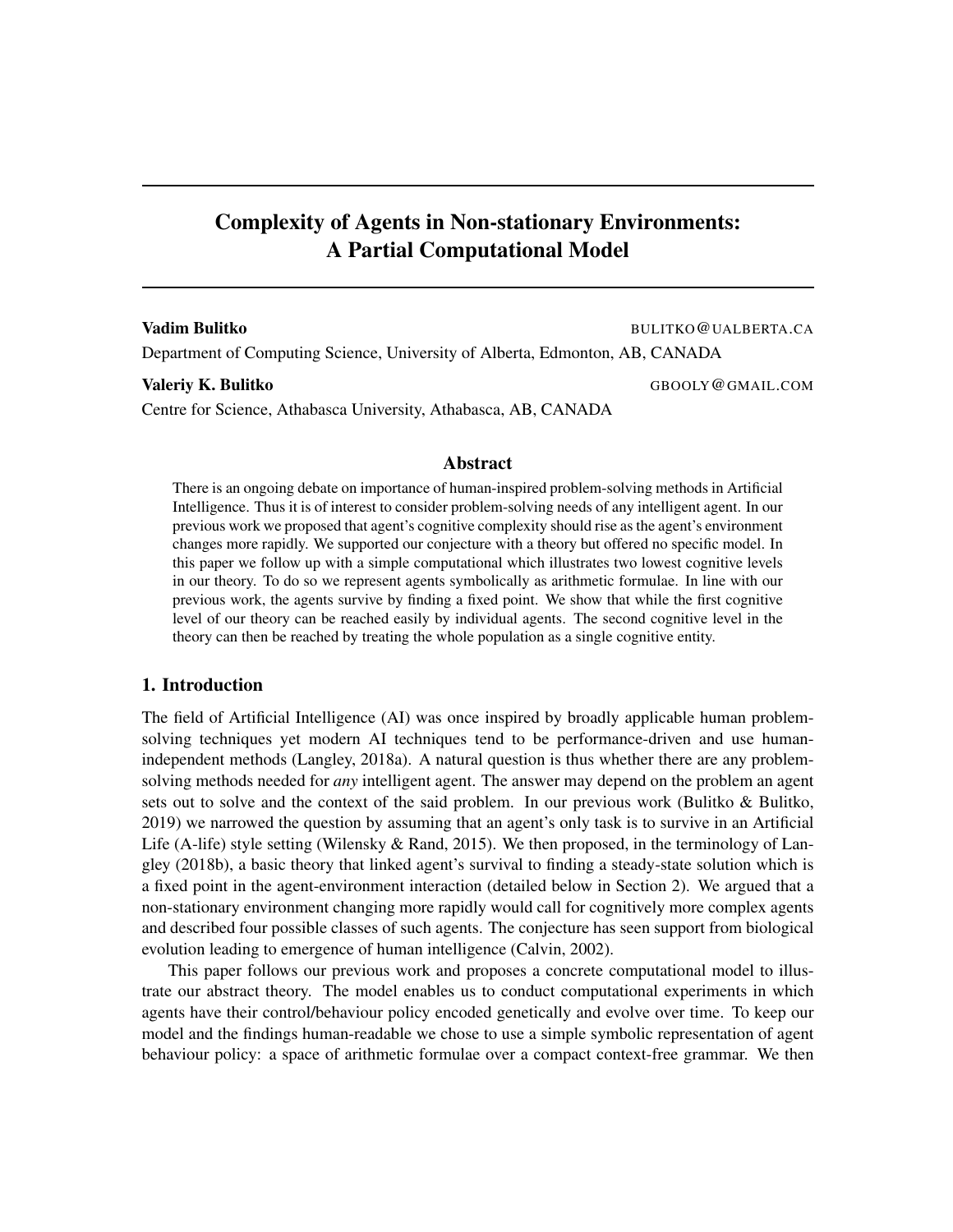show how a higher cognitive complexity is called for in more rapidly changing environment. In doing so we see how the first two cognitive levels in the theory can be seen with an A-life evolution. Furthermore, we demonstrate that a population of simpler agents can be collectively viewed as a more cognitively complex single agent.

The rest of the paper is organized as follows. First, in Section 2 we briefly recap our previously proposed abstract theory. We then present the primary contribution of this paper, our computational model, in Section 3. Empirical results are found in Section 4, followed by a discussion of current shortcomings and future work in Section 5. The paper is concluded in Section 6.

# 2. A Recap of Our Theory

We previously considered cognitive agents whose task is to survive in an environment by solving the problems it presents (Bulitko & Bulitko, 2019). Specifically, at time t the agent  $\Phi_a$  perceives its problem as  $P_t$  and proposes a solution  $S_t$ :  $\Phi_a(P_t) = S_t$ . The environment  $\Phi_e$  then reacts to the solution by producing the next problem for the agent to solve:  $\Phi_e(S_t) = P_{t+1}$  and the cycle repeats. Agent survives if and only if finds a *steady-state solution*: a *fixed point* of the composition  $\Phi_a \circ \Phi_e$ :

$$
\Phi_e(\Phi_a(P)) = P. \tag{1}
$$

A fixed point of  $\Phi_a \circ \Phi_e$  provably exists when  $\Phi_e$  and  $\Phi_a$  can be represented as enumeration operators with indecies a and e (Rogers, 1987; Bulitko, 1986). Then problems  $P_t$  and the solutions  $S_t$  are encoded as sets of natural numbers. Furthermore a fixed point can be computed by the agent.

The environment is *substantially non-stationary* when  $\Phi_e$  depends on  $t$ ,  $\Phi_e(S_t, t) = P_{t+1}$ , and no single fixed point  $P$  exists for all  $t$ . In that case the agent needs to modify its steady-state solution as the environment changes. Predicting or even tracking changes in the environment may require additional cognitive abilities in the agent. Thus depending on how rapidly  $\Phi_e$  changes we postulated the following levels of additional machinery that need to be present in the agent.

**Level 1: Stationary Environments.** In the simplest case  $\Phi_e(S_t, t)$  does not depend on t which allows the agent to either compute its fixed point during its life time or have the fixed-point solution encoded in its genes.

**Level 2: Slowly Non-stationary Environments.** When  $\Phi_e(S_t, t)$  substantially depends on t the agent can observe a sequence of problems and solutions  $(P_i, S_i)$ ,  $i \leq t$  during its lifetime and use it to derive a model of the environment. In terms of the enumeration operators this means that the agent maps the sequence  $(P_i, S_i)$ ,  $i \leq t$  to the current operator index  $e_t$ . Knowing that  $\Phi_e(S,t) = \Phi_{e_t}(S)$  allows the agent to compute a steady-state solution for the environment as it exists at time t.

Level 3: Rapidly Non-stationary Environments. Note that it takes agent time ticks to collect enough observations  $(P_i, S_i)$  so that  $e_t$  can be derived from them. Additional time ticks are then needed to compute  $e_t$  given the observations followed by computing a fixed point for  $\Phi_a \circ \Phi_{e_t}$ . Thus if the environment changes rapidly enough by the time the agent has modeled the environment and computed a steady-state solution for it, the environment will have already changed. In that case we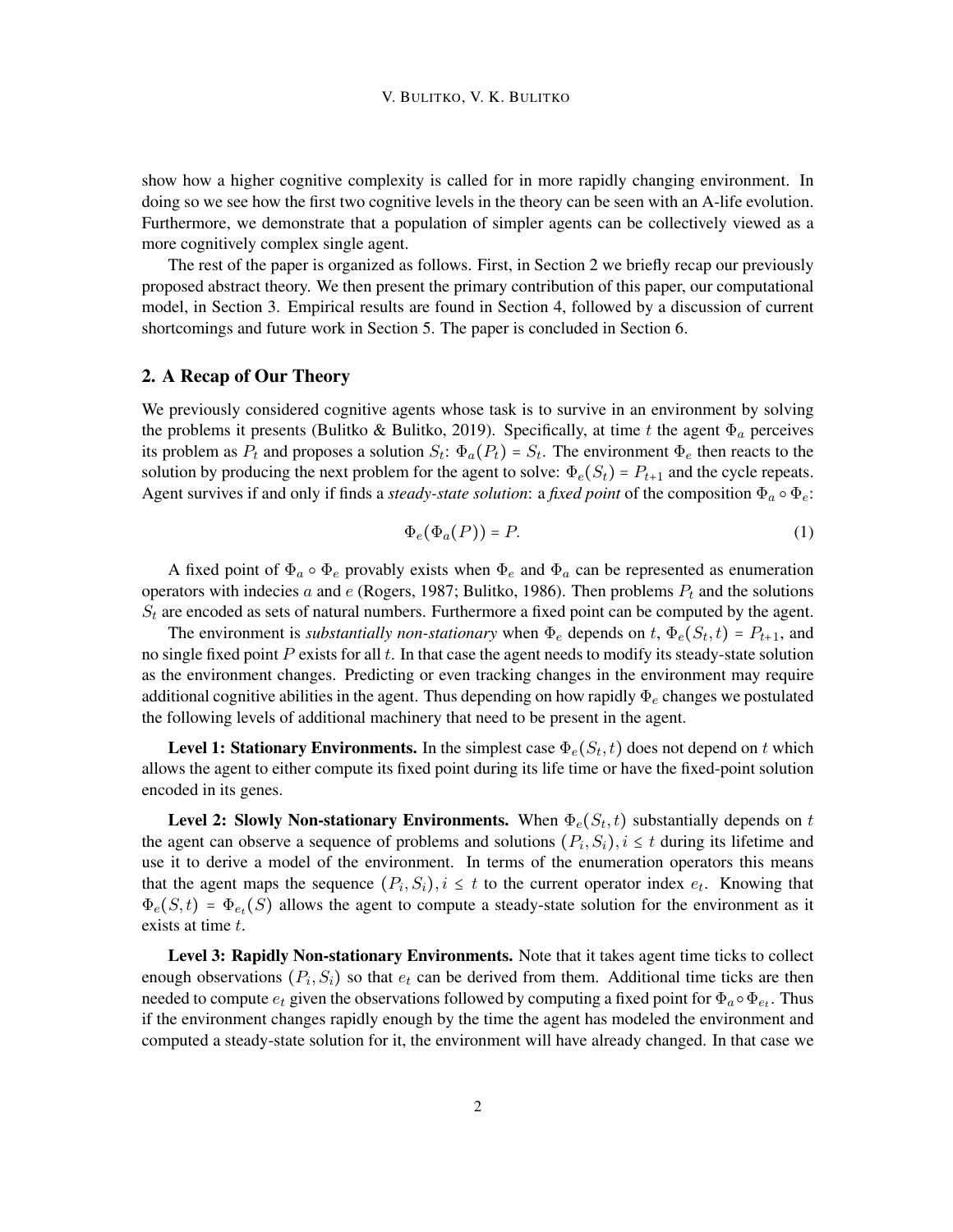proposed that the agent predicts the environment  $m$  steps into the future and computes a steady-state solution not for the current environment but for what it will be by the time such computation is over.

Level 4: Excessively Non-stationary Environments. As we increase the rate of change in the environment we can reach the point where the agent cannot predict the environment far enough into the future and accurately enough to compute a fixed point for it. We proposed that in this scenario the agent needs to find an ecological niche where the environment changes less rapidly (i.e., a *refugia*) so that the agent can survive there.

In our previous paper we illustrated the theory with hypothetical examples but did not present a computational model to go with it. We do so in the next section.

#### 3. Our Proposed Computational Model

There are numerous possible representations of agent's behaviour policies, including heuristicguided agent-centered search (Koenig, 2001) and neural networks (Silver et al., 2016; Graves et al., 2014, 2016). Likewise, there are a number of methods of evolving such behaviour policies, including evolution of heuristic search agents (Bulitko, 2016), reinforcement learning (Sutton & Barto, 1998; Ackley & Littman, 1991) and neuroevolution (Stanley & Miikkulainen, 2002; Such et al., 2017; Miikkulainen et al., 2017). We strive for simplicity of both our behaviour representation and its evolution and thus use techniques from recent work by Bulitko (2020).

#### 3.1 Representation of Agent Behaviour Policies

Our intention was to illustrate the theory with a basic, easily human-readable model. Thus, we picked a simple representation of the environment and the agents. Each problem  $P$  presented to the agent by the environment is encoded by a real number. The agent's solution  $S$  is also a real number. The agent's behaviour policy  $\Phi_a$  is a function of the environment's current problem  $P_t$ . The value of  $S_t = \Phi_a(P_t)$  is calculated with a formula generated by the following context-free grammar:

$$
\Phi_a \rightarrow T | U | B \tag{2}
$$

$$
T \rightarrow P_t \mid n \tag{3}
$$

$$
U \rightarrow \sqrt{\Phi_a} \left[ |\Phi_a| \left| -\Phi_a \left| \Phi_a^2 \right| \right| \right] | \left| \right| \right] \tag{4}
$$

$$
B \rightarrow \Phi_a + \Phi_a \mid \Phi_a - \Phi_a \mid \Phi_a \cdot \Phi_a \mid \frac{\Phi_a}{\Phi_a} \mid \max\{\Phi_a, \Phi_a\} \mid \min\{\Phi_a, \Phi_a\} \mid \text{mod}(\Phi_a, \Phi_a) \quad (5)
$$

Here  $n \in \{-5, -4, \ldots, 0, \ldots, 5\}$ . Parentheses are added as necessary when building a formula and omitted from the grammar above for clarity. If for a given input  $P_t$  the formula  $\Phi_a$  computes a complex number then its imaginary component is discarded. If for any input value the formulae is undefined then  $S_t = 0$ . If  $S_t$  exceeds an *a priori* set maximum  $S_{\text{max}}$  then it is set to  $S_{\text{max}}$ . Likewise, we lower bound  $S_t$  at  $S_{\text{min}}$ . By convention  $\forall x \mod (x, 0) = x$ . The grammar above defines a space of all possible agent behaviour policies Φ.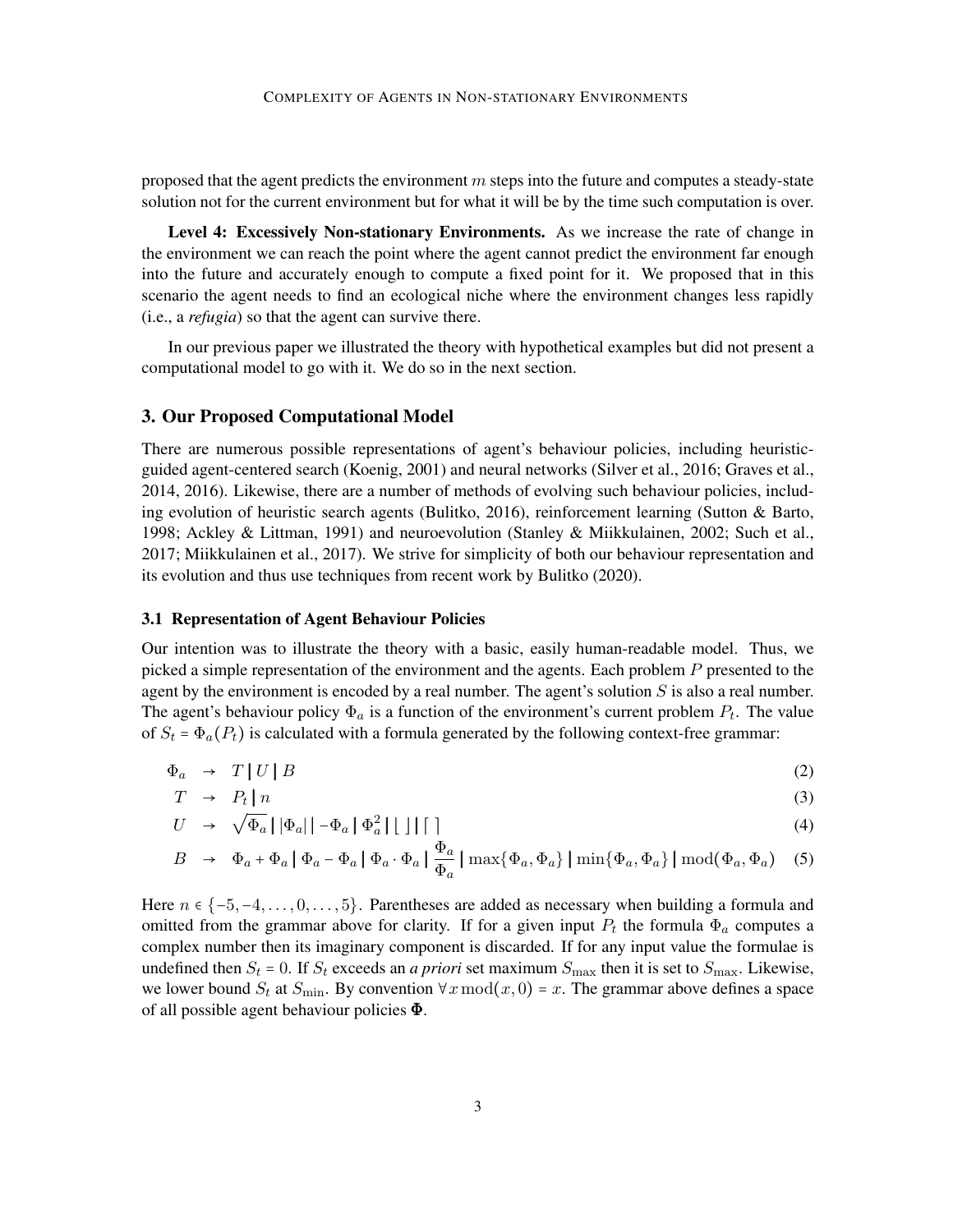#### 3.2 Agent Evolution

A formula representing the environment is fixed while agents' formulae are created randomly and evolve over time in a basic simulated evolution. We use an A-life style evolution (Wilensky & Rand, 2015; Ackley & Littman, 1991) which allows us to simulate a life time of each individual agent as a sequence of problems  $(P_t)$  the environment presents the agent with and the solutions  $(S_t)$  the agent responds with. This is a finer temporal resolution than in typical evolutionary algorithms which operate at the level of whole generations (Eiben & Smith, 2015).

Our A-life evolution is implemented by Algorithm 1. Time  $t$  advances in discrete time steps from 1 to  $t_{\text{max}}$  in line 5. The initial population  $\mathcal{P}_1$  of  $N_0$  agents is formed randomly in line 2.\* Each initial agent is formed by starting with a syntax tree of a single terminal node  $(T$  in the grammar above) and mutating it a random number of times. We keep track of each agent's  $\Phi_{a,i}$  energy  $\varepsilon_{t,i}$ which changes over the agent's lifetime. At birth each agent gets the amount of energy  $\varepsilon_0$ .

Algorithm 1: Evolution of Agent Behaviours

<sup>\*</sup>A population is a multi-set of agent behaviour policies  $\Phi_{a,i}$  thus allowing for multiple copies of the same policy.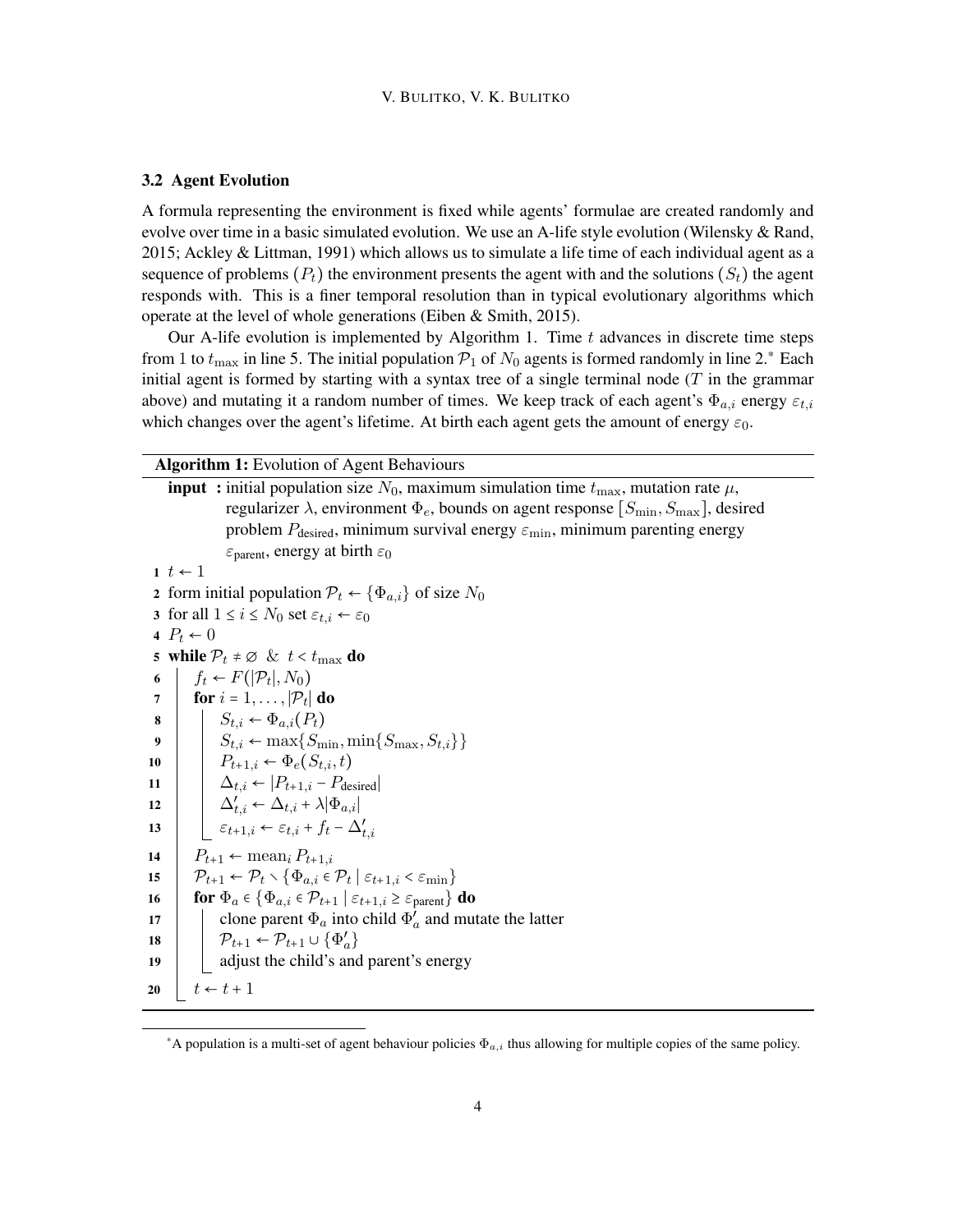At time  $t$  the environment presents the same problem  $P_t$  to all agents in the current population  $\mathcal{P}_t$ . Each agent  $\Phi_{a,i}$  solves  $P_t$  in its own way by producing the solution  $S_{t,i} = \Phi_{a,i}(P_t)$  in line 8. The environment reacts to the solution by producing the new problem,  $P_{t+1,i} = \Phi_e(S_{t,i}, t)$  specific to the agent  $\Phi_{a,i}$  in line 10. Any agent desires to be presented with a problem  $P_{\text{desired}}$ .<sup>†</sup> Thus the discrepancy between what an agent gets from the environment in response to its action (i.e.,  $P_{t+1,i}$ ) and what the agent desires (i.e.,  $P_{\text{desired}}$ ) is the agent's *loss*  $\Delta_{t,i}$  calculated in line 11.

An agent's energy level is adjusted in line 13. Each agent gains  $f_t$  computed in line 6. The amount  $f_t$  increases with smaller populations and decreases with larger populations which implements the notion of a global resource shared by all agents in the population. The specific dependency  $F$  is detailed in a later section. While the energy gain amount is the same for all agents in the population, energy loss is linked to the agent's loss  $\Delta_{t,i}$  regularized with agent's size (line 12). We refer to it as *regularized loss* and denote it by  $\Delta'_{t,i}$  henceforth. The agent's size  $|\Phi_{a,i}|$  is the number of nodes in the syntax tree that encodes the formula  $\Phi_{a,i}$ . As with biological agents, larger formulae/brains give the agent a potential for smarter behaviours (i.e.,  $P_{t+1,i}$  can be driven closer to  $P_{\text{desired}}$ ) but use up more energy.

All agents in the population collectively affect the environment. Specifically, line 14 sets the new global problem  $P_{t+1}$  as the mean of the environment's individual responses to each agent. Thus smarter agents help weaker agents drive the global problem  $P$  to the desired state  $P_{\text{desired}}$  whereas weaker agents can counteract such progress. As evolution goes on weaker agents tend to face larger losses which shrink their energy levels. Once an agent's energy falls below a pre-determined threshold  $\varepsilon_{\min}$ , the agent dies and is removed from the population (line 15).

Agents whose current energy is at least  $\varepsilon_{\text{parent}}$  and who have reached a child-bearing age give birth to other agents in line 17. Each parent asexually produces one child which genetically inherits the parent's formula defining the behaviour policy  $\Phi_a$ . The genome representing the parent's behaviour policy is a syntax tree, encoding a formula. The child's syntax tree is then randomly mutated by removing, adding and modifying its nodes. The number of such mutations for each child is drawn from the distribution  $[0.1 + \mathcal{E}(\mu)]$  where  $\mathcal{E}(\mu)$  is the exponential distribution with the mean  $\mu$ . The result is a new formula representing the child's behaviour  $\Phi'_a$ . In line 18 the child is added to the population. The child gets the energy  $\varepsilon_0$  which is subtracted from the parent's current energy level in line 19. Once all children are added to the population the next time step begins (line 20).

# 4. An Empirical Illustration

We will first demonstrate how A-life produces better agents when the environment is stationary. We will then gradually make the environment non-stationary, increasing its rate of change. According to our theory agents in such an environment will need to model the environment to continuously recompute their steady-state solution. Our agents are represented by formulae over a simple arithmetic grammar and lack building blocks, such as memory, to explicitly model the environment. However,

<sup>&</sup>lt;sup>†</sup>The original theory did not distinguish any particular fixed point (Bulitko & Bulitko, 2019). We do so in this paper to make the computational results easier to analyze. The choice to prefer a problem and not a solution is motivated by the fact that  $P_t$  can be viewed as the agent's state while  $S_t$  can be viewed as the agent's action in that state. Then the agent can prefer to be in certain states (e.g., where it collects a resource in an A-life setting (Bulitko et al., 2017)).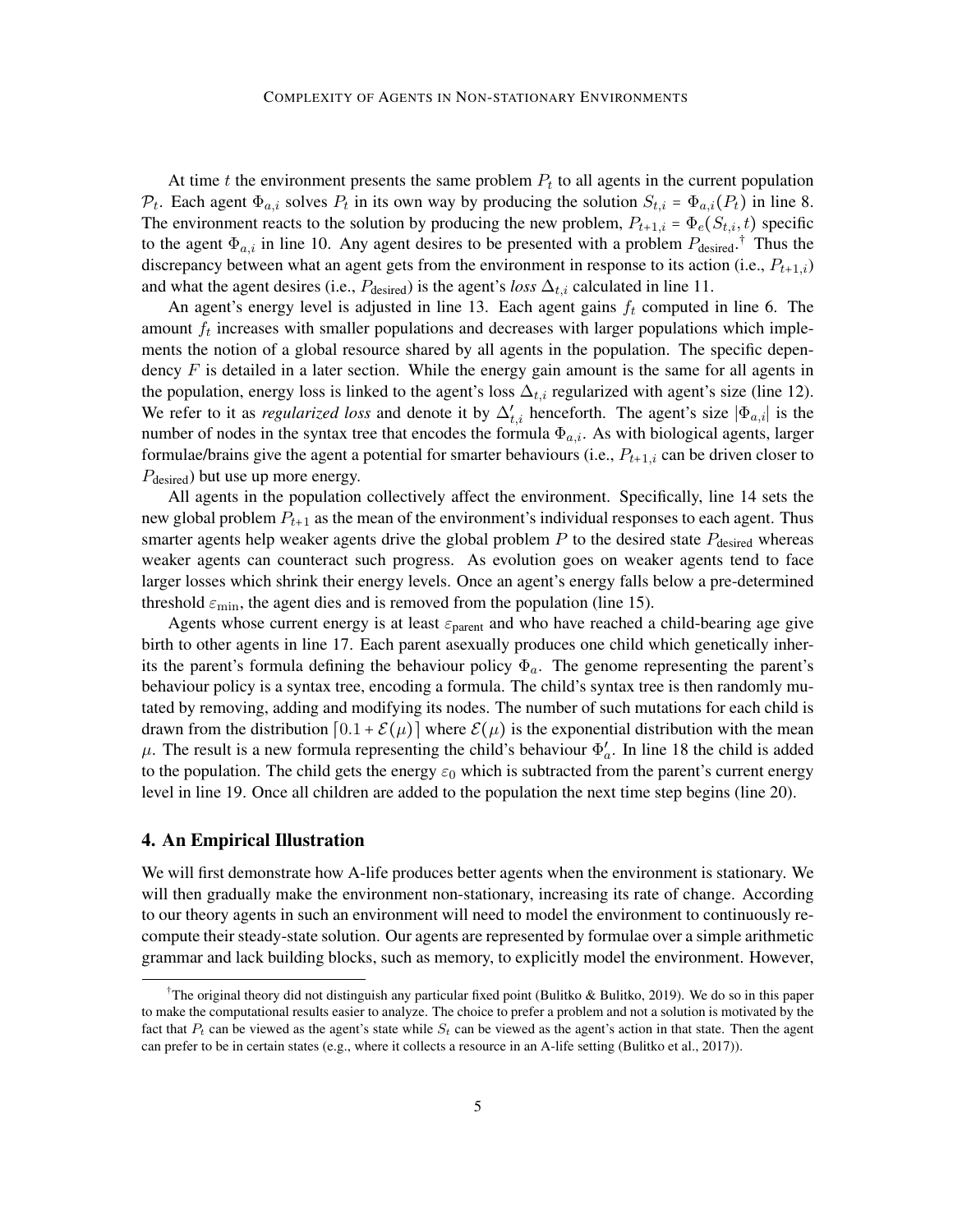the evolution itself is a fixed point solver. Thus, a population of agents considered as a single cognitive entity can indeed adapt to a non-stationary environment.

#### 4.1 Stationary Environments and Level-1 Agents

Level-1 agents can be born with formulae that respond to a problem  $P$  with a solution  $S$  as to drive the next  $P$  towards  $P_{\text{desired}}$ . In this section we assume that the environment is stationary:

$$
\forall S, t_1, t_2 \left[ \Phi_e(S, t_1) = \Phi_e(S, t_2) \right]. \tag{6}
$$

Then we need to solve:

$$
\Phi_e(\Phi_a^*(P_{\text{desired}})) = P_{\text{desired}} \tag{7}
$$

for a function  $\Phi_a^*$  in order to get to the desired fixed point  $P_{\text{desired}}$ . This is conceptually simple to do by first solving  $\Phi_e(x) = P_{\text{desired}}$  for  $x \in [S_{\min}, S_{\max}]$  and then solving  $\Phi_a^*(P_{\text{desired}}) = x$  for  $\Phi_a^* \in \Phi$ . However, our agents lack means to explicitly solve either equation. So the burden of solving falls on the evolution. Our A-life evolution is indeed set up to reward agents whose  $\Phi_a$  approaches  $\Phi_a^*$  as the absolute difference ∆ between the environment's response to the agent's solution and the desired fixed point  $P_{\text{desired}}$  affects the agent's energy loss. The closer the agent drives the environment to P<sub>desired</sub>, the less energy it losses on each time step, leaving it more energy to survive and reproduce.

The reasoning is supported by the following computational experiments. Consider the evolution run in Figure 1. The environment is  $\Phi_e(S) = 3 - S$  which has a steady-state solution  $P_{\text{desired}} = 0$ with the agent policy  $\Phi_a^*(P) = 3$ :

$$
\Phi_e(\Phi_a^*(P_{\text{desired}})) = \Phi_e(\Phi_a^*(0)) = 3 - \Phi_a^*(0) = 3 - 3 = 0 = P_{\text{desired}}.
$$
\n(8)

We set all control parameters as per Table 1. Starting with a random population of agent formulae, the evolution produces the following lowest- $\Delta'_{t,i}$  agents:  $\Phi_a(P) = \min\{3, [4]\}$  at time  $t = 1$ ,  $\Phi_a(P)$  = min {3,4} at time  $t = 75$ ,  $\Phi_a(P) = 3$  at time  $t = 273$  and finally  $\Phi_a(P) = 3$  at time  $t = 392$ . The corresponding regularized loss is plotted as the curve labeled "lowest  $\Delta$ " (Figure 1, right). Note that the final agent produced by the evolution is the best possible in terms of incurred lowest regularized loss:  $\Delta' = |\Phi_e(\Phi_a(x)) - P_{\text{desired}}| + \lambda |\Phi_a| = |3 - 3 - 0| + \lambda = \lambda$  as the syntax tree for  $\Phi_a = 3$  is the smallest allowed, with only a single node.

Not only the final agent produced by the evolution has the lowest possible loss but also the average regularized loss of the population  $\text{mean}_i \Delta'_i$  decreases (Figure 1, right). This is because the mean of the solution produced by agents approaches 3 which drives the global problem P produced by the environment towards  $P_{\text{desired}}$  (Figure 1, left).

In summary, for a stationary environment  $\Phi_e$  the A-life evolution can solve Equation 7 for an agent policy  $\Phi_a^*$  and indeed does so in the simple example we walked through above.

#### 4.2 Non-stationary Environments and Level-2 Agents

Suppose now that the environment is non-stationary (i.e., Condition 6 does not hold):

$$
\exists S, t_1, t_2 \left[ \Phi_e(S, t_1) \neq \Phi_e(S, t_2) \right]. \tag{9}
$$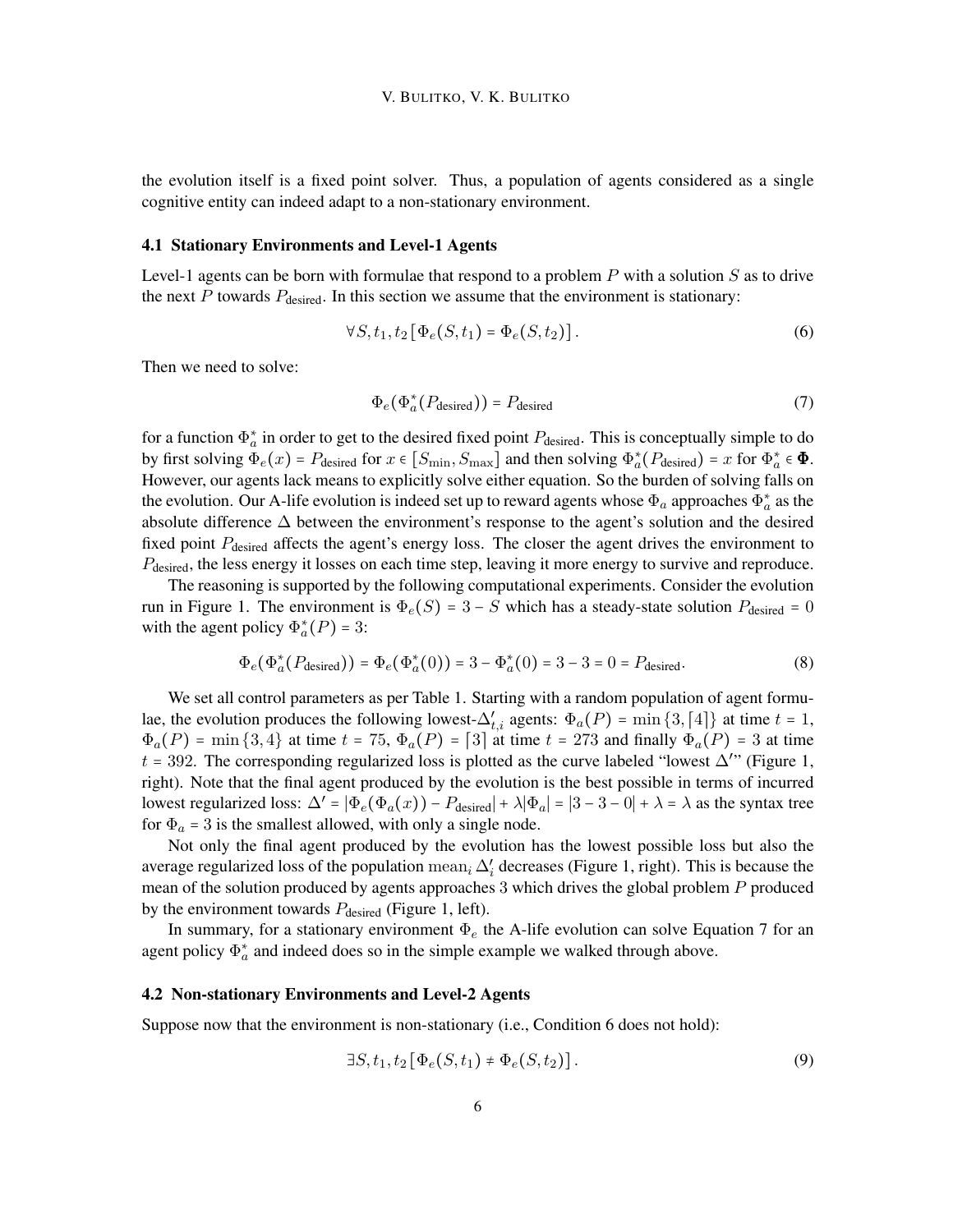

Figure 1. Left: evolution of environment's problem P and the agent's solution S. The line  $P \mid 0$  represents the environment problem  $P$  when  $S = 0$ . **Right:** mean and lowest regularized losses incurred by the agents.

| <b>Parameter</b>         | <b>Value</b>                                                                              |
|--------------------------|-------------------------------------------------------------------------------------------|
| initial population size  | $N_0 = 100$                                                                               |
| maximum simulation time  | $t_{\rm max} = 500$                                                                       |
| mutation rate            | $\mu = 1$                                                                                 |
| regularizer              | $\lambda = 0.1$                                                                           |
| bounds on $S$            | $[-10, 10]$                                                                               |
| desired problem          | $P_{\text{desired}} = 0$                                                                  |
| minimum parenting age    | 5                                                                                         |
| minimum parenting energy | $\varepsilon_{\text{parent}} = 75$                                                        |
| minimum survival energy  | $\varepsilon_{\min} = 10$                                                                 |
| energy at birth          | $\varepsilon_0 = 50$                                                                      |
| energy gain              | $F(N, N_0) = 1 + 2\sigma(\frac{1}{10}(N - \frac{N_0}{2})), \sigma(x) = \frac{1}{1 + e^x}$ |

Table 1. Parameters used for the evolution in Figure 1.

Then it may not be possible to solve:

$$
\Phi_e(\Phi_a^*(P_{\text{desired}}), t) = P_{\text{desired}}
$$
\n(10)

for an agent policy  $\Phi_a^*$  if it lacks t as the input.<sup>‡</sup> To illustrate, consider  $\Phi_e(S, t) = \sin \frac{\pi t}{500} - S$  which has the period of 1000 with respect to t. The dependence on t precludes any constant solution x to

<sup>‡</sup>Note that Condition 9 does not preclude Φ<sup>e</sup> from being time-insensitive for *some* values of S. For instance,  $\Phi_e(S,t) = S \sin t$  is insensitive to t when  $S = 0$ . Thus, it is possible that  $\Phi_a^*(P_{\text{desired}})$  produces such S which makes  $\forall t_1, t_2 \left[ \Phi_e(\Phi_a^*(P_{\text{desired}}), t_1) = \Phi_e(\Phi_a^*(P_{\text{desired}}), t_2) \right]$ . We consider this to be a weak non-stationarity of  $\Phi_e$  and do not take advantage of it.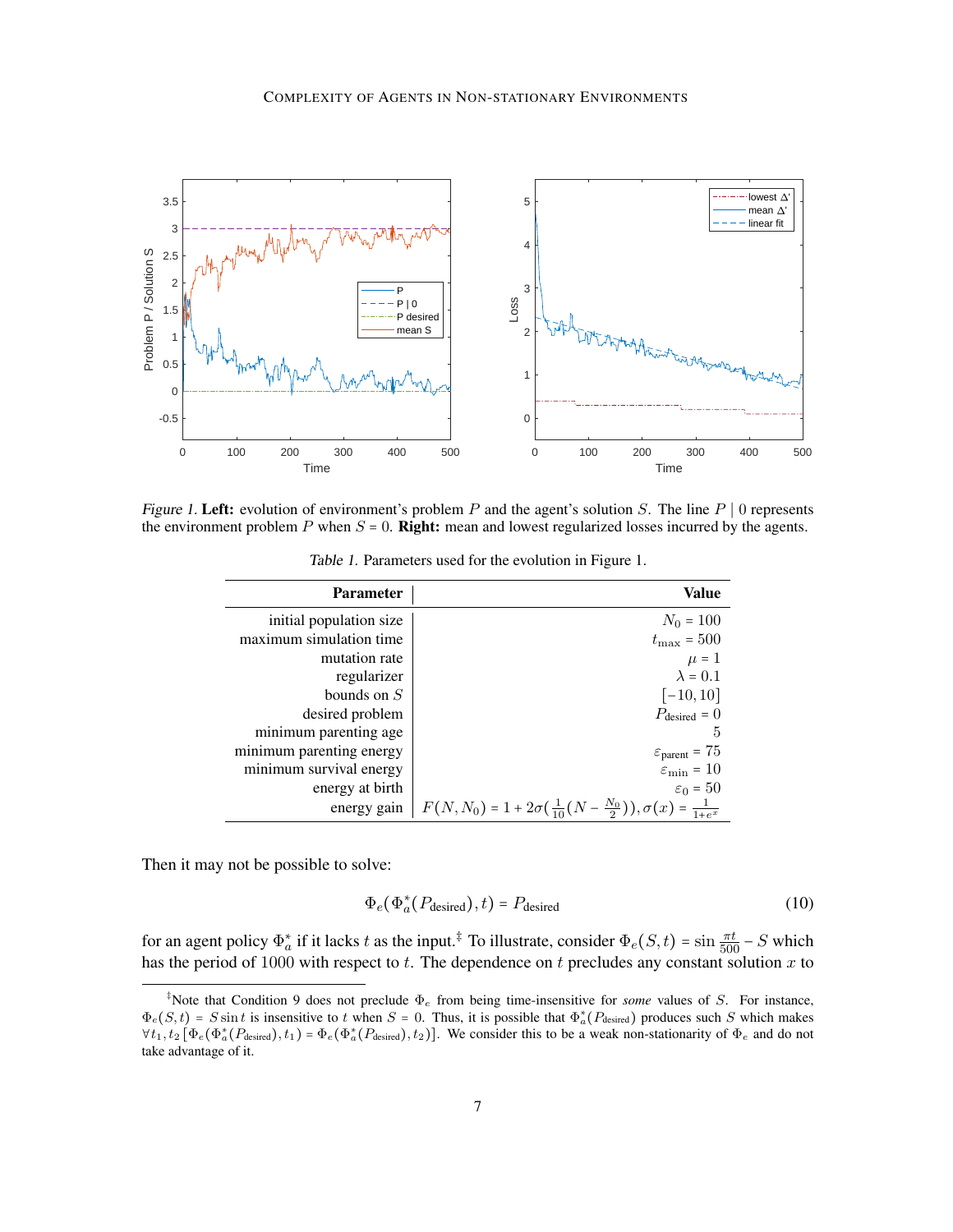$\Phi_e(x,t) = 0$ . Since for any  $\Phi_a \in \Phi$  the agent's output  $\Phi_a(P_{\text{desired}}) = \Phi_a(0)$  is a constant no function  $\Phi_a$  can make  $P_{\text{desired}}$  a fixed point of  $\Phi_e(\Phi_a(P_{\text{desired}}), t) = P_{\text{desired}}$  for all t.

Our theory in Section 2 suggested that non-stationary environments call for at least level-2 agents which can observe the environment and solve for a fixed point needed for the *current* environment. As the environment changes a new solution will be needed and so on. This paper's computational model confines the agent behaviour to simple formulae which lack any means to observe the environment and repeatedly solve it for a fixed point. However, an evolving *population* of agents can perform the same function. Indeed, as we demonstrated in Section 4.1, the A-life evolution itself can solve  $\Phi_e(\Phi_a^*(P_{\text{desired}})) = P_{\text{desired}}$  for the agent formula  $\Phi_a^* \in \Phi$ . If  $\Phi_e$  changes over time then the evolution will produce as series of such formulae. Thus, in our computational model we can view the whole population as a single level-2 agent.

To illustrate this reasoning empirically we will start with a mild non-stationary environment. There the rate of change with  $t$  is low enough that a level-2 agent has enough time to observe the environment and solve it for a fixed point before it changes again. When our level-2 agent is a population of level-1 agents then evolution needs to be fast enough to solve for a fixed point before the environment changes. Consider the non-stationary environment  $\Phi_e(S, t) = 3$  round(sin  $\frac{\pi t}{2000}$ ) – S. It changes slowly in  $t$  (the period is 4000) and it also changes in a step-like manner due to rounding to an integer. Thus it is constant in  $t$  on each of the steps which gives the evolution time to solve it for a fixed point.



Figure 2. Left: evolution of environment's problem P and the agent's solution S. The line  $P \mid 0$  represents the environment problem  $P$  when  $S = 0$ . **Right:** mean and lowest regularized losses incurred by the agents.

Figure 2 shows evolution results. The parameters are the same as before (Table 1) but we doubled the maximum simulation time:  $t_{\text{max}} = 1000$ . The four steps of 3 round(sin  $\frac{\pi t}{2000}$ ) are clearly visible as  $P \mid 0$  (Figure 2, left). For each step the evolution shapes its population towards driving P to  $P_{\text{desired}} = 0$  (the curve labeled P in the left subplot). This is achieved by increasing the agents average response  $S$  ("mean  $S$ " in the subplot). Correspondingly the average regularized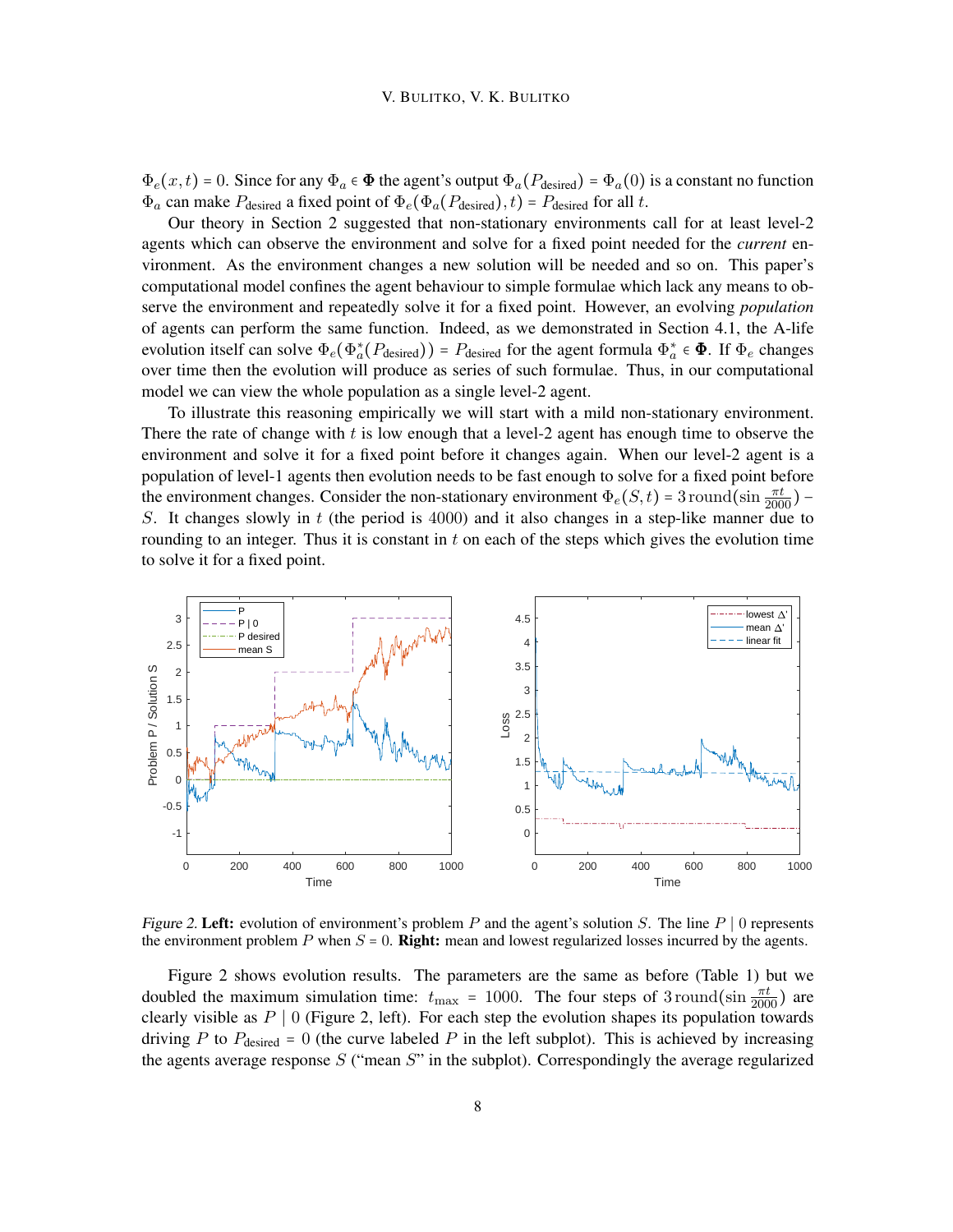loss ∆' drops gradually within each step and spikes when the environment abruptly changes at the beginning of the next step (Figure 2, right). The best linear fit remains approximately flat which indicates that evolution is able to keep up with the non-stationary environment.

Looking at the lowest-regularized-loss agent formulae found we see that they match the value of the first term in  $\Phi_e(S, t) = 3$  round(sin  $\frac{\pi t}{2000}$ ) – S (i.e.,  $\Phi_e(0, t)$ ) as shown in Table 2. The best agent at  $t = 1$  is  $\Phi_a(P) = \left[\sqrt{-3}\right]$  whose real part is 0, matching the first step of 3 round(sin  $\frac{\pi t}{2000}$ ). The agent's regularized loss is  $|0-0| + \lambda |\Phi_a| = 0.3$ . The second step begins at  $t = 107$  when  $\Phi_e(0, t)$ switches from 0 to 1. The evolution responds with  $\Phi_a = \sqrt{1}$  which gives the loss  $\Delta = 0$  and the regularized loss  $\Delta' = 0.2$ . Evolution improves on it at time  $t = 320$  by getting rid of the unnecessary square root. The new agent  $\Phi_a = 1$  drives  $\Delta'$  to  $0.1$  – the best possible value. At time  $t = 334$  the next step begins with the rounded sine rising to 2. The evolution matches it with  $\Phi_a = \sqrt{4}$  which it is unable to simplify during the step. The final step begins at  $t = 628$ . It is tracked with  $\Phi_a = |3|$  which is improved upon at  $t = 794$  with  $\Phi_a = 3$ . In summary, the environment changed slowly enough for the evolution to solve for the desired fixed point and reach the loss of 0 on all steps. Furthermore, on two out of four time steps the evolution found the most compact formulae for it.

| Time t | $\mid \Phi_e(0,t) \mid$ Lowest regularized loss agent $\mid$ | Its $\Delta'$ |
|--------|--------------------------------------------------------------|---------------|
|        |                                                              | 0.3           |
| 107    |                                                              | 0.2           |
| 320    |                                                              | 0.1           |
| 334    |                                                              | 0.2           |
| 628    | 3                                                            | 0.2           |
| 794    |                                                              |               |

Table 2. Evolution tracking changes in the non-stationary environment  $\Phi_e(S, t) = 3$  round(sin  $\frac{\pi t}{2000}$ ) – S.

Speeding up the rate of change in  $\Phi_e$  gives evolution less time to find  $\Phi_a$  which leads to the desired fixed point  $P_{\text{desired}}$ . Indeed, evolving agents for the environment  $\Phi_e(S, t)$  =  $3$  round(sin  $\frac{\pi t}{200}$ ) – S which changes 10 times faster tends to keep the lowest regularized loss higher (Table 3,  $t_{\text{max}} = 100$ ). This is because the evolution has less time to find more compact formulae. Note that it still manages to find a fixed point for each of the four steps.

Table 3. Evolution tracking changes in the non-stationary environment  $\Phi_e(S, t) = 3$  round(sin  $\frac{\pi t}{200}$ ) – S.

|    | Time $t \mid \Phi_e(0,t) \mid$ Lowest regularized loss agent   Its $\Delta'$ |     |
|----|------------------------------------------------------------------------------|-----|
|    |                                                                              | 0.3 |
| 11 |                                                                              | 0.3 |
| 34 |                                                                              | 0.6 |
| 63 |                                                                              | 02  |

If we make the environment change even faster with t by setting  $\Phi_e(S, t) = 3$  round(sin  $\frac{\pi t}{20}$ ) – S then the evolution fails to find a fixed point for each of the steps, let alone a compact formula for it (Table 4,  $t_{\text{max}} = 10$ ). Indeed for the last step,  $\Phi_e(0, t) = 3$  the best agent found was  $\Phi_a = \left(\frac{(-5)}{3}\right)^{1/3}$  $\frac{1}{3}$ 2 ≈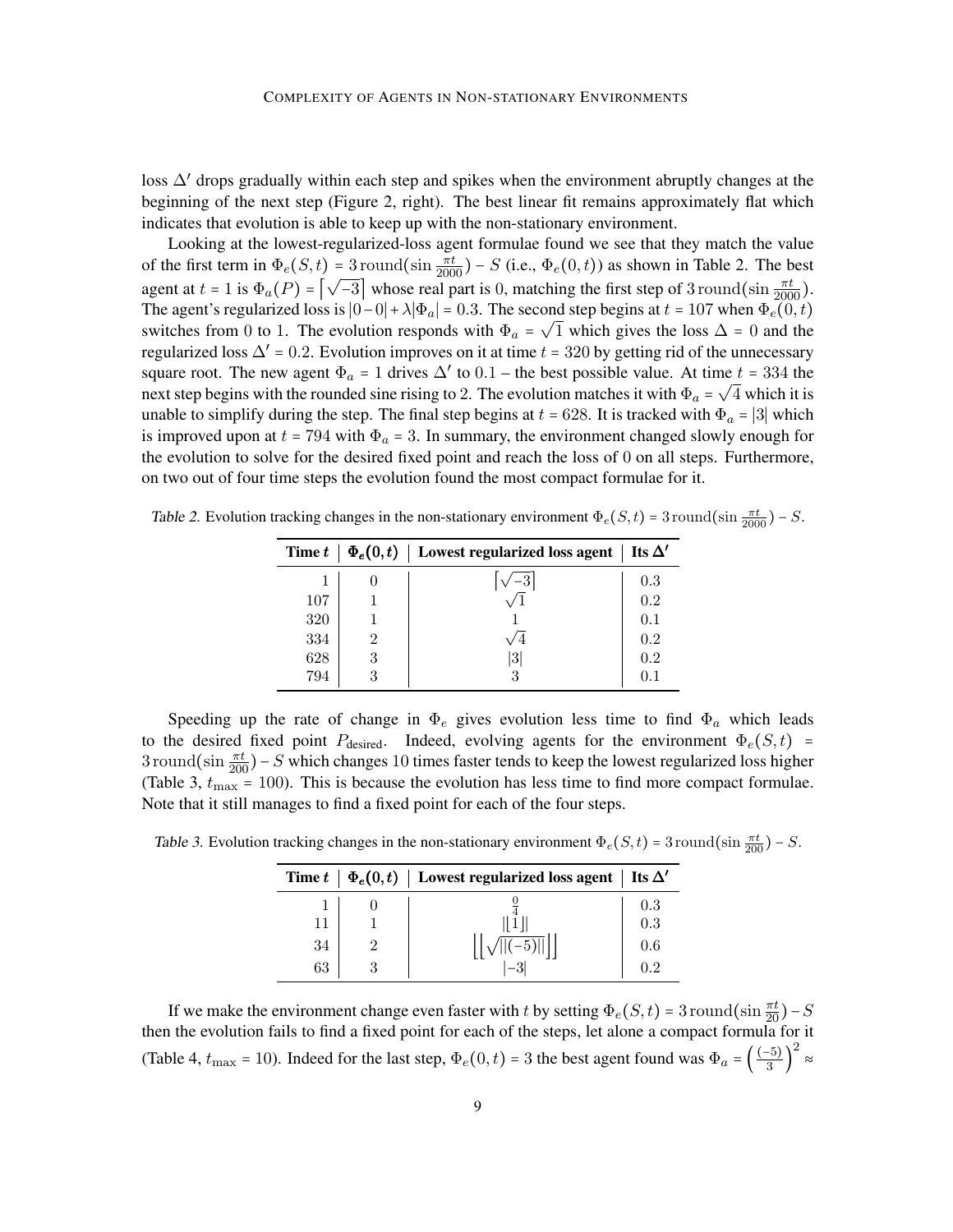#### V. BULITKO, V. K. BULITKO

2.78 which does not match the 3 and raises  $\Delta'$  to  $\left|3 - \left(\frac{(-5)}{3}\right)\right|$  $\overline{3}$ )  $\left| \frac{2}{1 + \lambda |\Phi_a|} \right| \approx 0.622$ . Note that each evolution run is based on a random initial population and random mutations when creating children. Thus different results can be observed on different runs. In this section we presented several single evolution runs. We did not conduct a statistical analysis but the runs presented appeared typical.

|   | Time $t \mid \Phi_e(0,t) \mid$ Lowest regularized loss agent $\mid$ Its $\Delta'$ |       |
|---|-----------------------------------------------------------------------------------|-------|
|   |                                                                                   | 0.2   |
| 2 |                                                                                   | 0.1   |
| 4 | $\overline{3}$                                                                    | 0.6   |
|   |                                                                                   | 0.622 |

Table 4. Evolution tracking changes in the non-stationary environment  $\Phi_e(S, t) = 3$  round(sin  $\frac{\pi t}{20}$ ) – S.

One can increase the cognitive ability of the evolution by enlarging its population. That gives the evolution more agents to choose from and thus a higher chance to find a compact  $\Phi_a$  that yields  $P_{\text{desired}}$  as the fixed point before the environment changes again. If we treat the entire population as a single level-2 agent then enlarging the population can be thought of as increasing the speed of the agent's fixed point solver. Naturally to maintain a larger population, the A-life setting has to be modified accordingly so that the agents do not die out quickly, shrinking the population.

#### 5. Current Shortcomings and Future Work

The simple computation model in which the space of agents is represented by a space of simple formulae does not enable individual agents to model the environment and solve for a fixed point. Thus, our individual agents were limited to level 1. We reached level 2 by treating the entire population as a single agent which allowed us to continually re-solve for a fixed point. However, even treating an evolving population as a single agent does not reach level 3 in which agents *predict* the environment. Future work will consider a richer language that can encode standard programming constructs (e.g., branching, loops, memory). Then one can investigate how a fixed-point solver can emerge naturally in the course of an evolution. Once an agent with a fixed-point solver emerges, it can adapt to novel situations in its environment *within* its lifetime. Here it will be of interest to see how such lifetime adaptation interacts with adaptation over generations during evolution. Past work showed such interactions to be non-trivial even in simple environments (Ackley & Littman, 1991).

The theory also postulated level 4 when a non-stationary environment changes so rapidly that even a level-3 agent is perpetually behind in its predictions and consequently its steady-state solutions. We suggested that such circumstances may give rise to refugia — ecological niches sought by the agents where the environment changes less rapidly, allowing the agents to keep up and thus survive. Our computational model presented above does not address this situation since our environment does not have a spatial localization and thus cannot feature faster and slower changing areas. Nor can our agents relocate to such areas as they also lack any spatialization. Future work will employ a richer A-life simulation where the agents can move about a heterogeneous envi-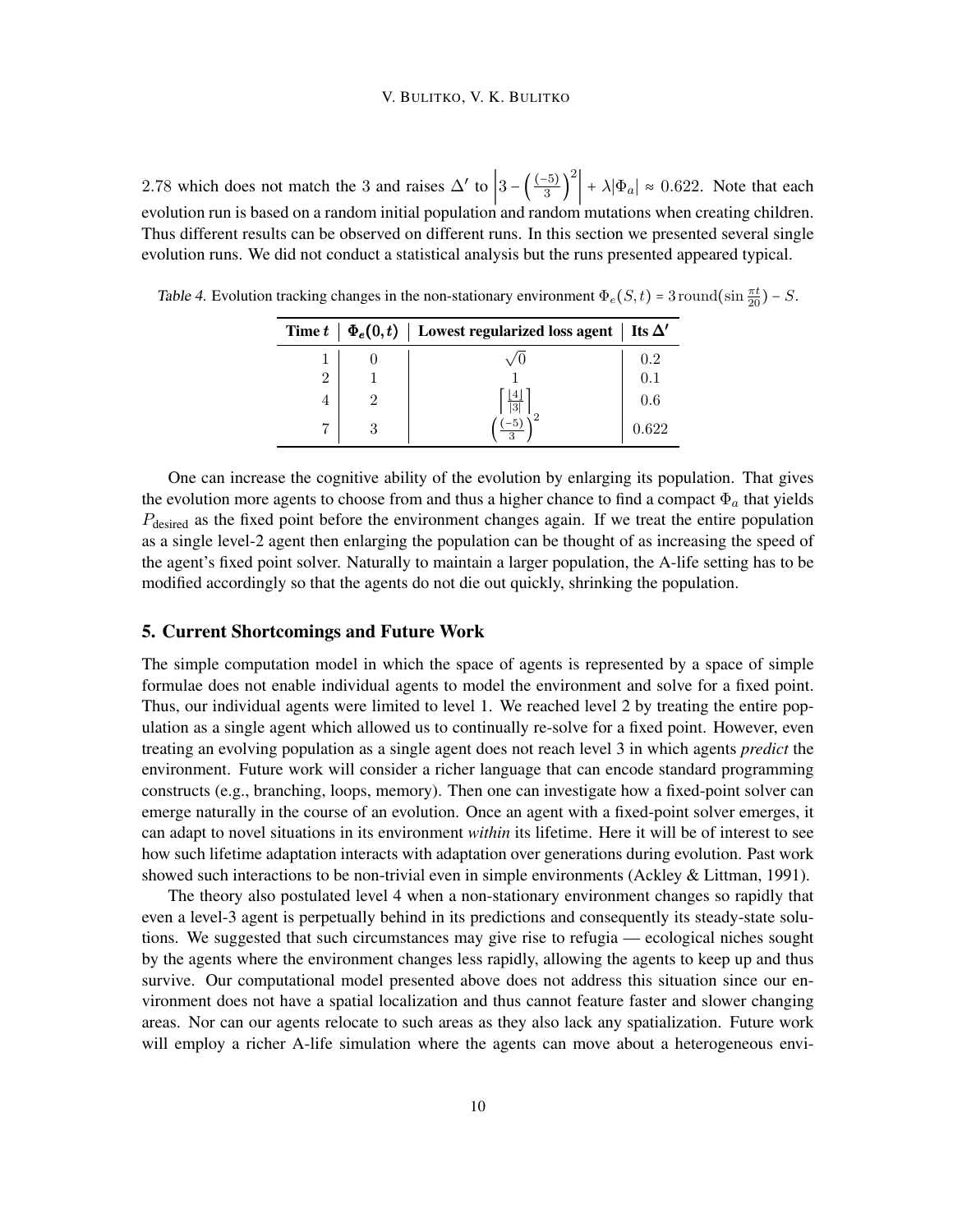ronment. Furthermore, machine learning methods can then be applied to detecting emergence of refugia automatically (Soares et al., 2018).

Finally, the idea that more complex cognitive abilities can first emerge at the level of population and then migrate into individual agents calls for further computational modeling. For instance, an individual agent can first run an evolution of behaviour policies  $\Phi_a \in \Phi$  in its mind and then implement the best policy in the environment. While such simulation of control policies in the agent's mind has been manually implemented in game-playing agents in the form of lookahead search since the early days of Artificial Intelligence, it is of interest to consider how the cognitive *ability* to conduct such an internal policy simulation can transition from a population into individual agents, in the course of an evolution.

# 6. Conclusions

The primary contribution of this paper is the proposal of a simple computational model to partially illustrate an existing abstract theory on the rise of cognitive complexity in agents as a response to more rapidly changing environments. The model represents agent behaviour policies as arithmetic formulae over a compact context-free grammar. We then run an A-life-style evolution of such formulae and observe individual agents reaching the preferred fixed point emerge in the evolution. When the environment becomes non-stationary our space of agent's behaviour policies is insufficiently rich for a single agent to track changes in the environment and re-compute a fixed point. However, treating the whole population as a single agent enables us to do so. This prompts the question of whether higher cognitive functions first emerged in a distributed form in a population before embedding themselves in individual agents.

## References

- Ackley, D., & Littman, M. (1991). Interactions between learning and evolution. *Artificial life II*, *10*, 487–509.
- Bulitko, V. (2016). Evolving real-time heuristic search algorithms. *Proceedings of the International Conference on the Synthesis and Simulation of Living Systems (ALIFE)* (pp. 108–115).
- Bulitko, V. (2020). Evolving initial heuristic functions for agent-centered heuristic search. *Proceedings of the IEEE Conference on Games (COG)*.
- Bulitko, V., & Bulitko, V. K. (2019). Increase in agent complexity in non-stationary environments. *Proceedings of the Annual Conference on Advances in Cognitive Systems (ACS), Poster Collection* (pp. 1–9).
- Bulitko, V., Carleton, S., Cormier, D., Sigurdson, D., & Simpson, J. (2017). Towards positively surprising non-player characters in video games. *Proceedings of the Experimental AI in Games (EXAG) Workshop at the AAAI Conference on Artificial Intelligence and Interactive Digital Entertainment (AIIDE)* (pp. 34–40).
- Bulitko, V. K. (1986). *Models of processes in industry, economy and ecology*. Naukova Dumka.